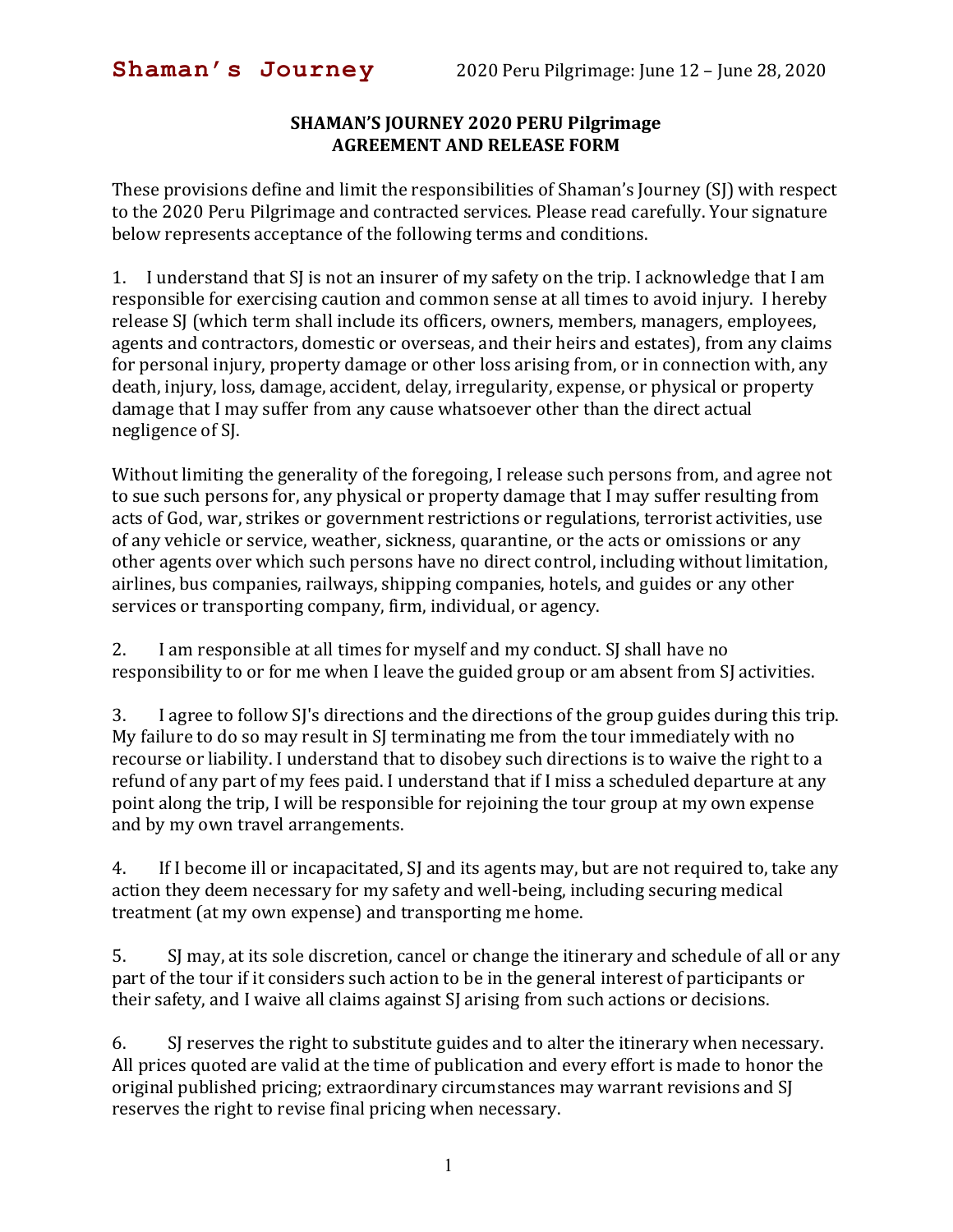7. I understand that I will be required to pay for any phone calls or personal expenses that I may incur at hotels, as well as for any damage that I cause to hotel rooms.

8. I certify that I am in good physical health and that I have no illnesses or pre-existing health conditions or special medical or physical needs or requirements, which could impede participation in the program, nor be of any harm or inconvenience to myself or the other participants.

9. I understand that walking long distances, climbing stairs and walking on uneven terrain are required activities. I understand that the trip will take place at high altitudes between 7,000 and 14,000 ft above sea level.

10. I undertake the following obligations: To declare any known illnesses or preexisting health conditions and to obtain professional medical assurance regarding such conditions that it is safe for me to partake in travel of this nature; To sign this legal Agreement and Release Form prior to the commencement of services contracted; To accurately and completely furnish any personal information requested by SJ for the purposes of organizing tour services; To carefully review all information furnished about the requested trip; To understand as thoroughly as possible the physical and mental demands of and risks to be encountered during travel; To properly equip myself for the journey; To respect the customs of areas visited and to refrain from antisocial conduct during the trip; To follow environmental guidelines and regulations while on the trip in accordance with direction from the SJ guides; and to always respect the rights and privacy of other participants.

11. At SJ's discretion a participant may be asked to leave the tour or may be disallowed from attending specific segments of the tour if SJ deems participation to be potentially detrimental to the group or to the individual participant.

12. Cancellation Policy: Cancellation received in writing sixty days or earlier from scheduled date of departure, SJ will refund all but the non-refundable deposit. There is no refund for cancellations made within 60 days of departure. Because our pre-payments are not refundable, our cancellation policy must be firm. Therefore, we strongly recommend the purchase of adequate travel insurance as soon as you purchase your tickets.

13. This agreement constitutes the entire agreement between SJ and me with reference to the matters addressed herein, and I do not rely upon any promises, inducements or agreements not herein, including but not limited to any oral statements made to me by any agents or employees of SJ. This agreement may be amended or modified only in writing.

14. This agreement shall be governed in all respects, and performance hereunder shall be judged, by the laws of California, USA. Any claims or controversy arising hereunder or relating hereto shall be settled by arbitration in the State of California.